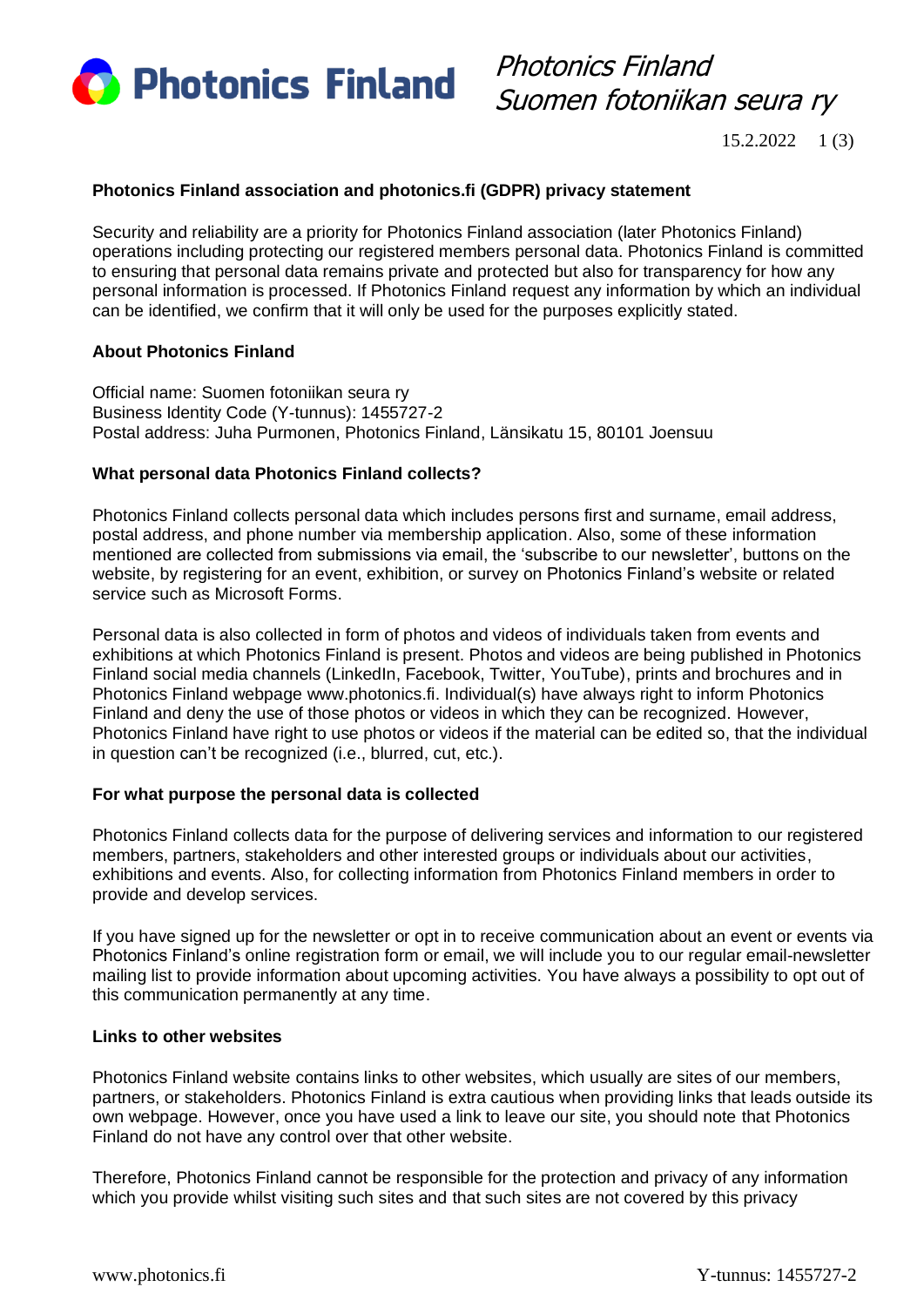

Photonics Finland Suomen fotoniikan seura ry

statement. You should exercise caution and look at the privacy statement applicable to the website in question.

## **Embedded content from other websites**

Articles, Events and sub-pages on Photonics Finland website may include embedded content (e.g., videos, images, articles, surveys, etc.). Embedded content from other websites behaves in the exact same way as if the visitor has visited the other website.

These websites may collect data about you, use cookies, embed additional third-party tracking, and monitor your interaction with that embedded content, including tracking your interaction with the embedded content if you have an account and are logged in to that website.

## **Who we share your data with?**

In accordance with the GDPR, Photonics Finland will not disclose personal data to non-relevant third parties. Data is being shared for Photonics Finland accounting partner Tilitalo Aaltonen (Sepänkatu 14 C 22, 40720 Jyväskylä), 014 310 0260, toimisto@tilitaloaaltonen.fi for membership invoicing purposes.

Photonics Finland individual and student members automatically become members of European Optical Society (EOS), also Photonics Finland company and organizational members are eligible for discounts from EOS membership. Data is being shared with the European Optical Society (EOS), (Länsikatu 15, 80110 Joensuu), +358 50 592 4693, info@europeanoptics.org to coordinate and maintain the EOSmembership register for this purpose mentioned.

As optional for Students it is possible to also register for EOS Finland Student Club. The option is available for choosing during Photonics Finland membership registration. The approval provides Photonics Finland rights to share personal data (name, email address, university, level of studies) for the EOS Finland Student Club.

Also, data may on occasion be disclosed in a manner that complies with the legislation. Data can be disclosed for example in accordance with special legislation and decrees that steer structural funds and EU projects, such as the Government Decree on the eligibility for support of costs part-financed by a structural fund.

Photonics Finland projects are carried out with partners based outside the EU and the European Economic Area. Personal data is disclosed on a case-by-case basis and with separate express permission from the user.

#### **What rights you have over your data**

# **Person who has shared his personal information with Photonics Finland has the right:**

- to inspect his/her own personal data
- to request that his/her information be corrected or deleted
- to limit or oppose the processing of his/her own personal data
- to request that his/her personal data is transferred from one system to another/from one data controller to another
- to withdraw the permission, he/she has provided, if the processing of personal data is based on permission from the data subject
- to submit a written complaint to the Photonics Finland office, if the data subject believes that his/her personal data has been processed in a manner that violates the currently valid privacy legislation